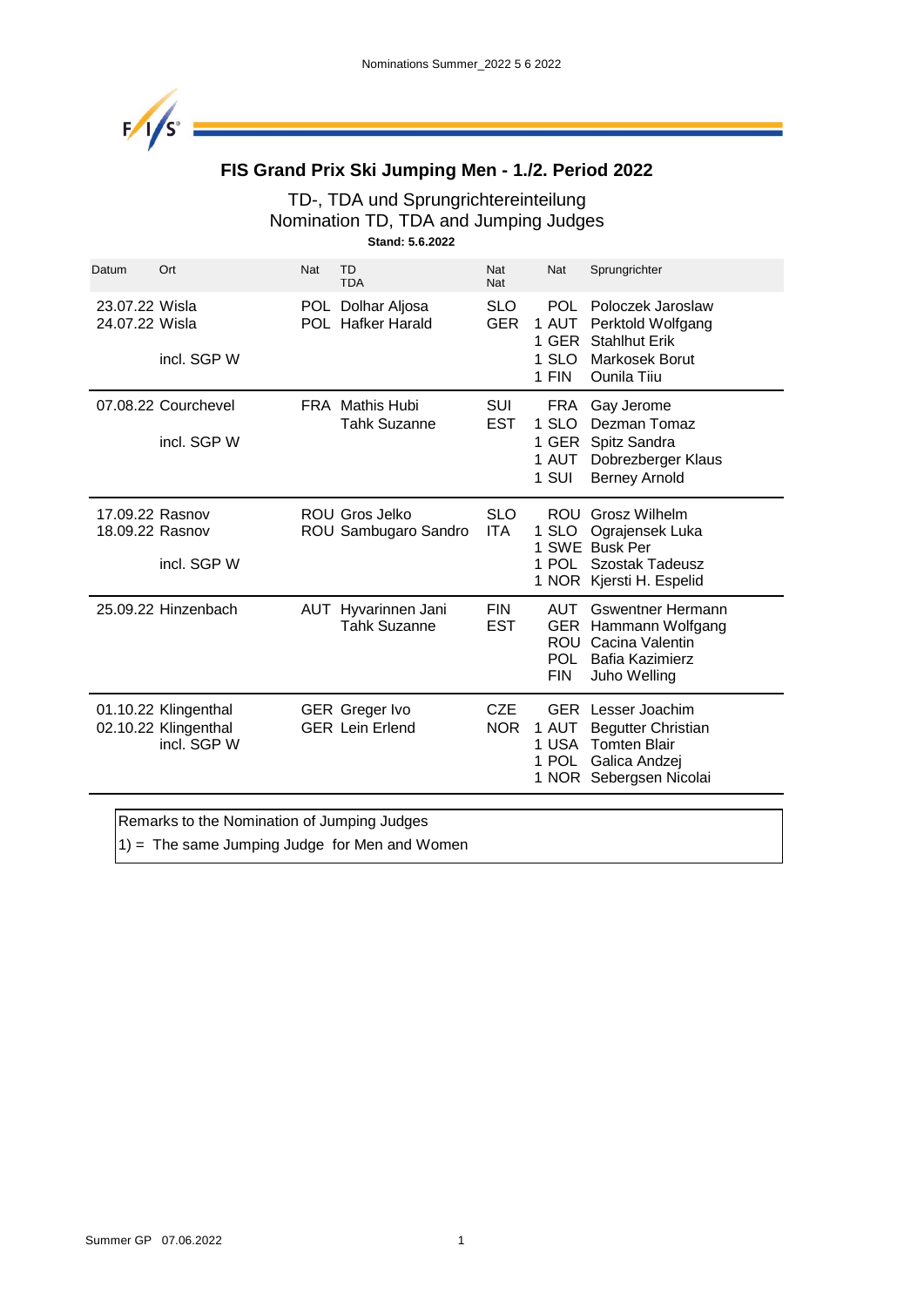

# **FIS Grand Prix Ski Jumping Women - 1./2. Period 2022**

#### TD-, TDA und Sprungrichtereinteilung Nomination TD, TDA and Jumping Judges **Stand: 5.6.2022**

| Datum                              | Ort                                                         | Nat               | TD<br><b>TDA</b>                         | Nat<br><b>Nat</b>        | <b>Nat</b>                               | Sprungrichter                                                                                                  |
|------------------------------------|-------------------------------------------------------------|-------------------|------------------------------------------|--------------------------|------------------------------------------|----------------------------------------------------------------------------------------------------------------|
| 23.07.22 Wisla<br>24.07.22 Wisla   | incl. SGP M                                                 | <b>POL</b><br>POL | Dolhar Aljosa<br>Hafker Harald           | <b>SLO</b><br><b>GER</b> | POL.<br>1 AUT<br>1 GER<br>1 SLO<br>1 FIN | Poloczek Jaroslaw<br>Perktold Wolfgang<br><b>Stahlhut Erik</b><br>Markosek Borut<br>Ounila Tiiu                |
|                                    | 06.08.22 Courchevel<br>incl. SGP M                          | <b>FRA</b>        | Mathis Hubi<br><b>Tahk Suzanne</b>       | <b>SUI</b><br>EST        | FRA<br>1 SLO<br>1 AUT<br>1 SUI           | Gay Jerome<br>Dezman Tomaz<br>1 GER Spitz Sandra<br>Dobrezberger Klaus<br><b>Berney Arnold</b>                 |
| 17.09.22 Rasnov<br>18.09.22 Rasnov | incl. SGP M                                                 | ROU<br>ROU        | Gros Jelko<br>Sambugaro Sandro ITA       | <b>SLO</b>               | <b>ROU</b><br>1 SLO<br>1 POL             | Grosz Wilhelm<br>Ograjensek Luka<br>1 SWE Busk Per<br><b>Szostak Tadeusz</b><br>1 NOR Kjersti H. Espelid       |
|                                    | 01.10.22 Klingenthal<br>02.10.22 Klingenthal<br>incl. SGP M |                   | GER Greger Ivo<br><b>GER</b> Lein Erlend | <b>CZE</b><br>NOR.       | <b>GER</b><br>1 AUT<br>1 USA<br>1 POL    | Lesser Joachim<br><b>Begutter Christian</b><br><b>Tomten Blair</b><br>Galica Andzej<br>1 NOR Sebergsen Nicolai |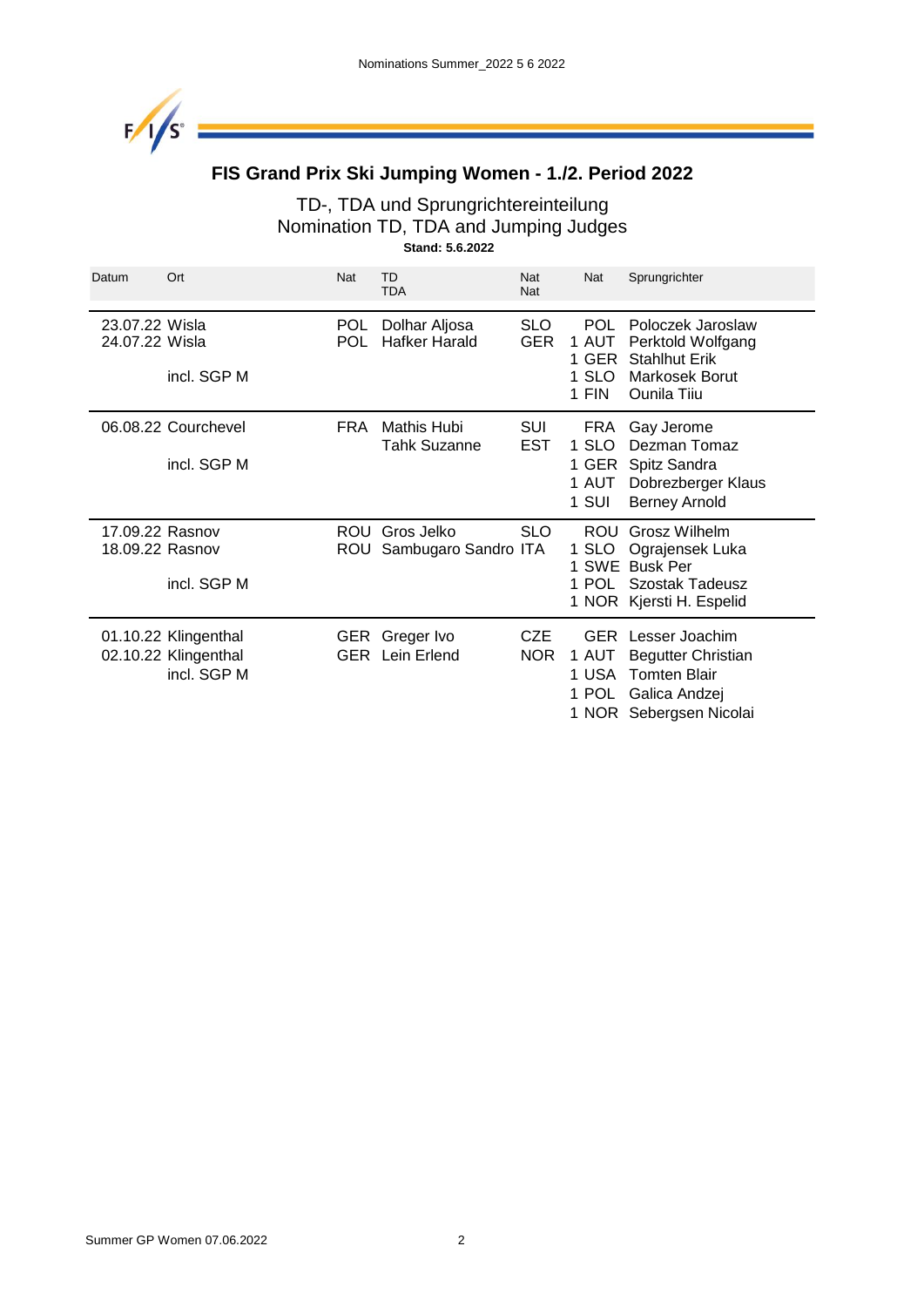

### **FIS Continental Cup Ski Jumping Men - 1./2. Period 2022**

TD- und TDA Einteilung Nomination TD and TDA

**Stand: 5.6.2022**

| Datum<br>Ort                                                                                              | Nat                                                  | TD<br><b>TDA</b>                 | Nat<br>Nat               | Nat        | <b>Bmerkung</b>                                                                                                                 |
|-----------------------------------------------------------------------------------------------------------|------------------------------------------------------|----------------------------------|--------------------------|------------|---------------------------------------------------------------------------------------------------------------------------------|
|                                                                                                           |                                                      | 1.period                         |                          |            |                                                                                                                                 |
| 03.09.22 Lillehammer<br>04.09.22 Lillehammer<br>incl. COC W                                               | <b>NOR</b><br><b>NOR</b>                             | Spaeth Georg<br>Komovec Saso     | <b>SLO</b>               |            | GER 1 EST Tasane Vahur<br>NOR Helge Kasland<br>NOR Glenn R Helgerud cand.<br>NOR Ronningen Martin<br>NOR Bysveen Trond          |
|                                                                                                           |                                                      | 2. period                        |                          |            |                                                                                                                                 |
| 17.09.22 Stams<br>18.09.22 Stams                                                                          | <b>AUT</b><br><b>AUT</b>                             | Salvi Frank<br>Sotirov Zahari    | <b>FRA</b><br><b>BUL</b> | AUT<br>AUT | <b>GER</b> Schuhbeck Thomas<br>AUT Wolf Stefan<br>Steininger Michael cand.<br><b>AUT</b> Vettori Marion<br><b>Grill Lambert</b> |
| 24.09.22 Klingenthal<br>15.09.22 Klingenthal                                                              | <b>GER</b><br><b>GER</b>                             | Mathis Hubi<br>Constantin Andrei | SUI<br><b>ROU</b>        |            | POL Gunka Ryszard<br><b>GER</b> Langer Andreas<br><b>GER Beyer Olaf</b><br><b>GER</b> Lorenz Michael<br><b>GER</b> Pfordte Mike |
| 06.10.22 Lake Placid<br>07.10.22 Lake Placid<br>08.10.22 Lake Placid<br>09.10.22 Lake Placid<br>incl COCW | <b>USA</b><br><b>USA</b><br><b>USA</b><br><b>USA</b> | Hyvarinen Jani<br>Petrov Nikolay | <b>FIN</b><br>CAN        | <b>FIN</b> | 1 CAN Johansson Kelly<br>NOR Walseth Ole<br>Karjalainen Pirjo<br><b>USA</b> Keuler Matt<br>USA Levasseur Mark                   |

Remarks to the Nominationof Jumping Judges

1) = 4 nominations of the same Jumping Judge

If the National Ski Association appoints more than one Jumping Judge, the Orgainising Committee has to pay only once for the travel expenses.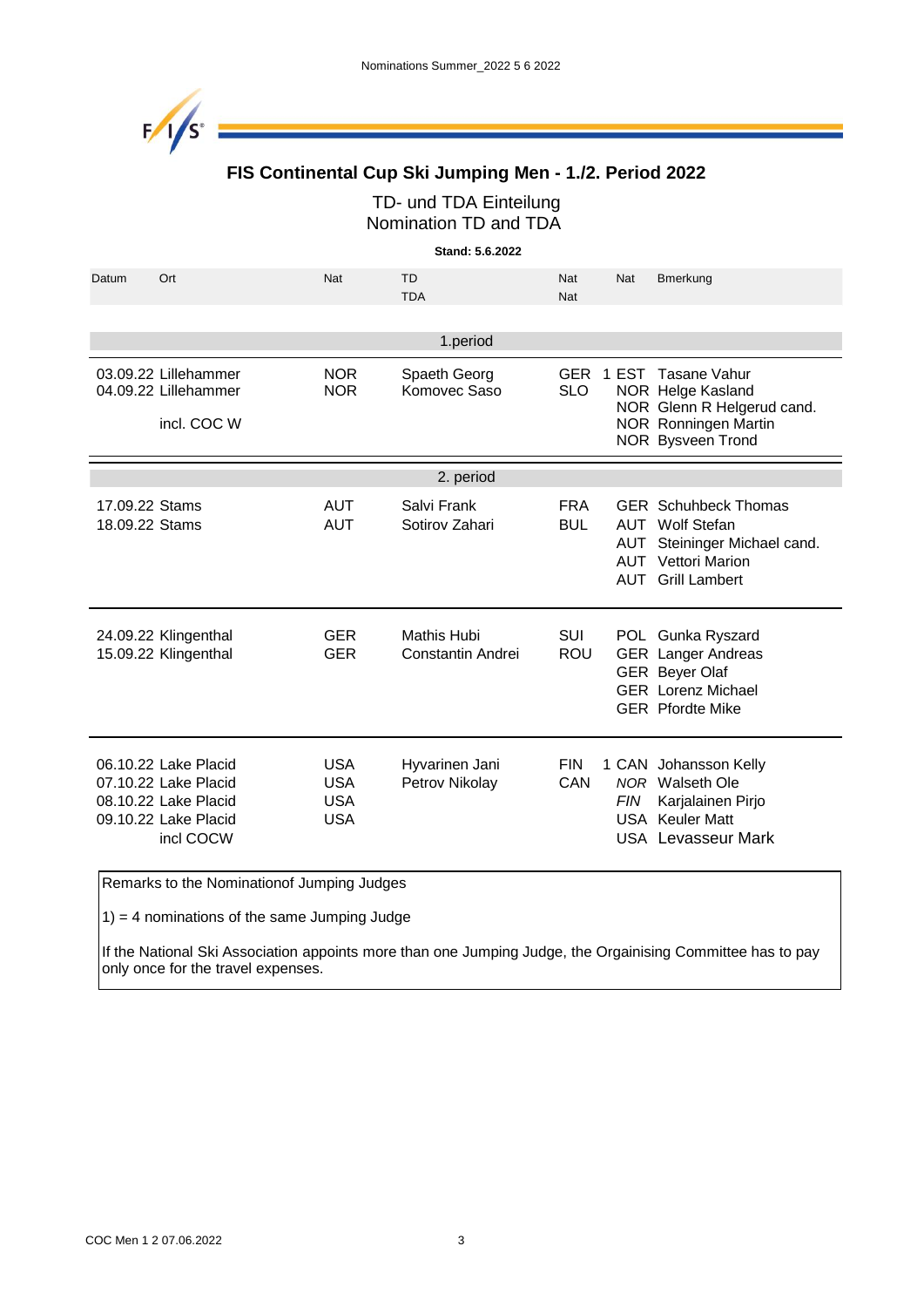

### **FIS Continental Cup Ski Jumping Women - 1./2. Period 2022**

#### TD-, TDA und Sprungrichtereinteilung Nomination TD, TDA and Jumping Judges

|                                                                                                           |                                                            | Stand: 5.6.2022                  |                          |            |                                                                                                                      |
|-----------------------------------------------------------------------------------------------------------|------------------------------------------------------------|----------------------------------|--------------------------|------------|----------------------------------------------------------------------------------------------------------------------|
| Datum<br>Ort                                                                                              | <b>Nat</b>                                                 | TD<br><b>TDA</b>                 | Nat<br>Nat               | Nat        | Sprungrichter                                                                                                        |
|                                                                                                           |                                                            | 1.period                         |                          |            |                                                                                                                      |
| 03.09.22 Lillehammer<br>04.09.22 Lillehammer<br>incl. COC M                                               | <b>NOR</b><br><b>NOR</b>                                   | Spaeth Georg<br>Komovec Saso     | SLO.                     | GER 1 EST  | Tasane Vahur<br>NOR Helge Kasland<br>NOR Glenn R Helgerud cand.<br>NOR Ronningen Martin<br>NOR Bysveen Trond         |
|                                                                                                           |                                                            | 2. period                        |                          |            |                                                                                                                      |
| 06.10.22 Lake Placid<br>07.10.22 Lake Placid<br>08.10.22 Lake Placid<br>09.10.22 Lake Placid<br>incl COCM | <b>USA</b><br><b>USA</b><br><b>USA</b><br><b>USA</b>       | Hyvarinen Jani<br>Petrov Nikolay | <b>FIN</b><br><b>CAN</b> | <b>FIN</b> | 1 CAN Johansson Kelly<br><b>NOR</b> Walseth Ole<br>Karjalainen Pirjo<br><b>USA</b> Keuler Matt<br>USA Levasseur Mark |
|                                                                                                           | Remarks to the Nominationof Jumping Judges                 |                                  |                          |            |                                                                                                                      |
|                                                                                                           | $1$ ) = nominations for all competitions at the same place |                                  |                          |            |                                                                                                                      |

If the National Ski Association appoints more than one Jumping Judge, the Orgainising Committee has to pay only once for the travel expenses.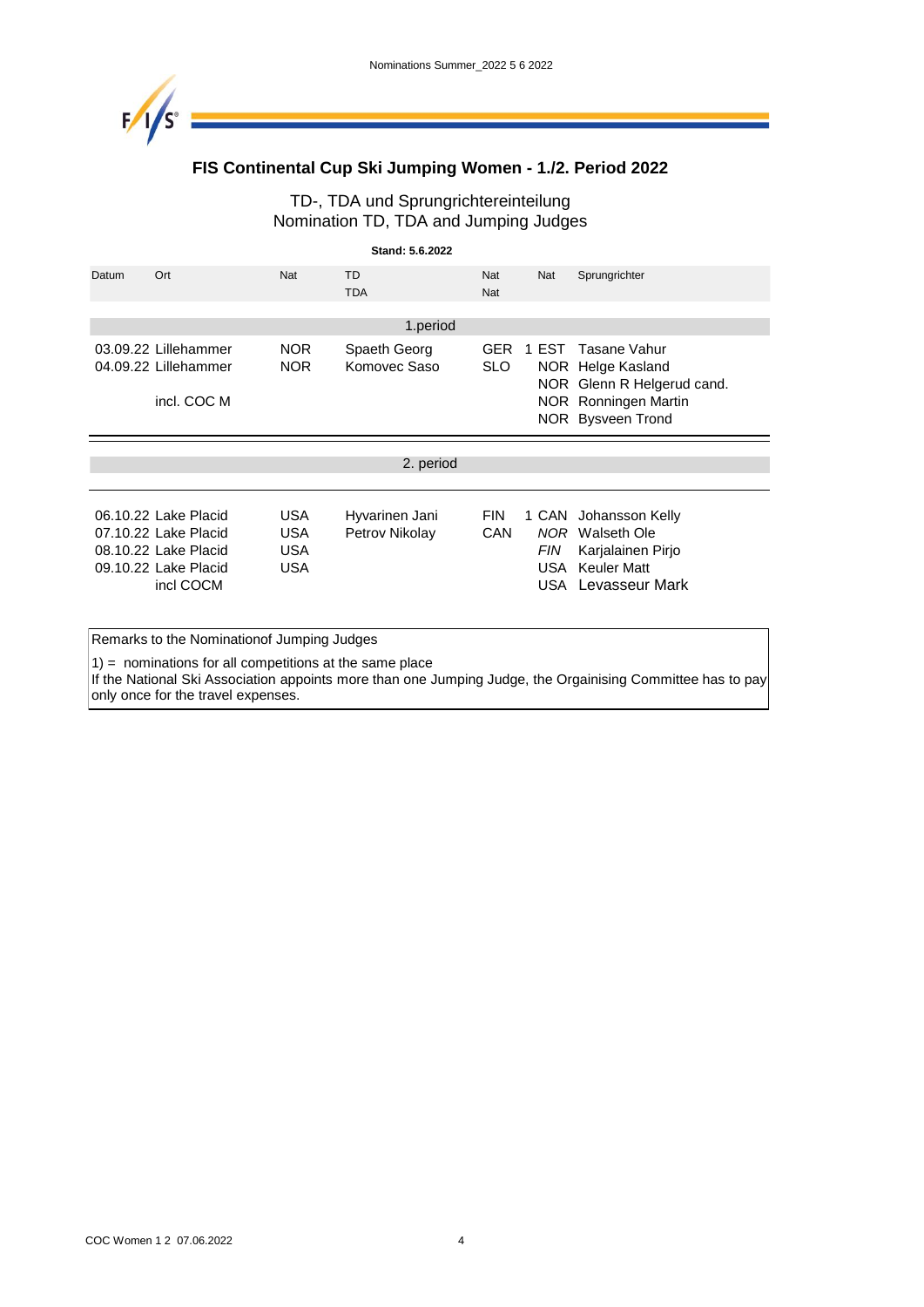

# **FIS Cup Ski Jumping Men - 1./2. Period 2022**

### TD- und TDA Einteilung Nomination TD and TDA

**Stand: 5.6.2022**

| Datum                                                  | Ort                                                         | Nat                      | TD<br><b>TDA</b>                         | Nat<br>Nat               | Nat                                                         | Bmerkung                                                                                                                     |  |  |  |
|--------------------------------------------------------|-------------------------------------------------------------|--------------------------|------------------------------------------|--------------------------|-------------------------------------------------------------|------------------------------------------------------------------------------------------------------------------------------|--|--|--|
|                                                        | 1.period                                                    |                          |                                          |                          |                                                             |                                                                                                                              |  |  |  |
| 30.07.22 Otepaa<br>31.07.22 Otepaa<br><b>CANCELLED</b> | incl. FIS Cup W                                             | <b>EST</b><br><b>EST</b> | <b>Tahk Suzanne</b><br>Karjalainen Janne | <b>EST</b><br><b>FIN</b> | EST<br><b>FIN</b><br><b>FIN</b>                             | <b>EST</b> Loit Kristi<br><b>Tasane Vahur</b><br><b>EST</b> Raudberg Risto cand.<br>Aalto Asko<br>tbd                        |  |  |  |
|                                                        | 12.08.22 Frenstat<br>13.08.22 Frenstat                      | <b>CZE</b><br><b>CZE</b> | Slavik Josef<br>Szczepanek Dorota        | <b>CZE</b><br><b>CZE</b> | CZE.<br><b>CZE</b><br><b>CZE</b><br><b>CZE</b>              | Koziskova Jana<br>Kraml Vaclav<br><b>Kral Vaclav</b><br>Parma Jiri<br>CZE Raich Danes                                        |  |  |  |
| 20.08.22 Szczyrk<br>21.08.22 Szczyrk                   | incl. W                                                     | <b>POL</b><br><b>POL</b> | Nadarkiewicz Renata<br>Jurowicz Wociech  | <b>POL</b><br><b>POL</b> |                                                             | <b>POL</b> Szostak Tadeusz<br>POL Ciapala Jan cand.<br>POL Gunka Ryszard<br>POL Galica Tomasz<br>POL Malik Fabian            |  |  |  |
|                                                        | 27.8.22 Einsiedeln<br>28.8.22 Einsiedeln<br>incl. FIS Cup W | SUI<br><b>SUI</b>        | Cala Sebastien<br>Schodler Berni         | SUI<br>SUI               | <b>SUI</b><br>SUI<br><b>SUI</b><br><b>SUI</b><br><b>SUI</b> | Piazzini Fabrice<br>Parpan Rico<br><b>Piguet David</b><br><b>Maissen Patric</b><br><b>Berney Arnold</b>                      |  |  |  |
| 3.9.22 Kranj<br>4.9.22 Kranj                           | incl. FIS Cup W                                             | <b>SLO</b><br><b>SLO</b> | Damjan Jernej<br>Gostisa Samo            | <b>SLO</b><br><b>SLO</b> | <b>SLO</b><br><b>SLO</b><br><b>SLO</b><br>SLO.              | <b>Bostjan Ahacic</b><br>Evgen Jesenko<br>Bojan Jost<br><b>Brane Benedik</b><br>SLO Zlatko Suzic                             |  |  |  |
|                                                        | 2. period                                                   |                          |                                          |                          |                                                             |                                                                                                                              |  |  |  |
| 11.9.22 Villach                                        | 10.9.22 Villach<br>incl. FIS Cup W                          | <b>AUT</b><br><b>AUT</b> | Diess Alex<br><b>Widholzl Andreas</b>    | <b>AUT</b><br><b>AUT</b> | AUT<br>AUT<br>AUT                                           | <b>AUT</b> Roth Ulrich<br><b>Kuglitsch Thomas</b><br>Pogoda Michael<br><b>Millonig Franz</b><br><b>AUT</b> Reissner Wolfgang |  |  |  |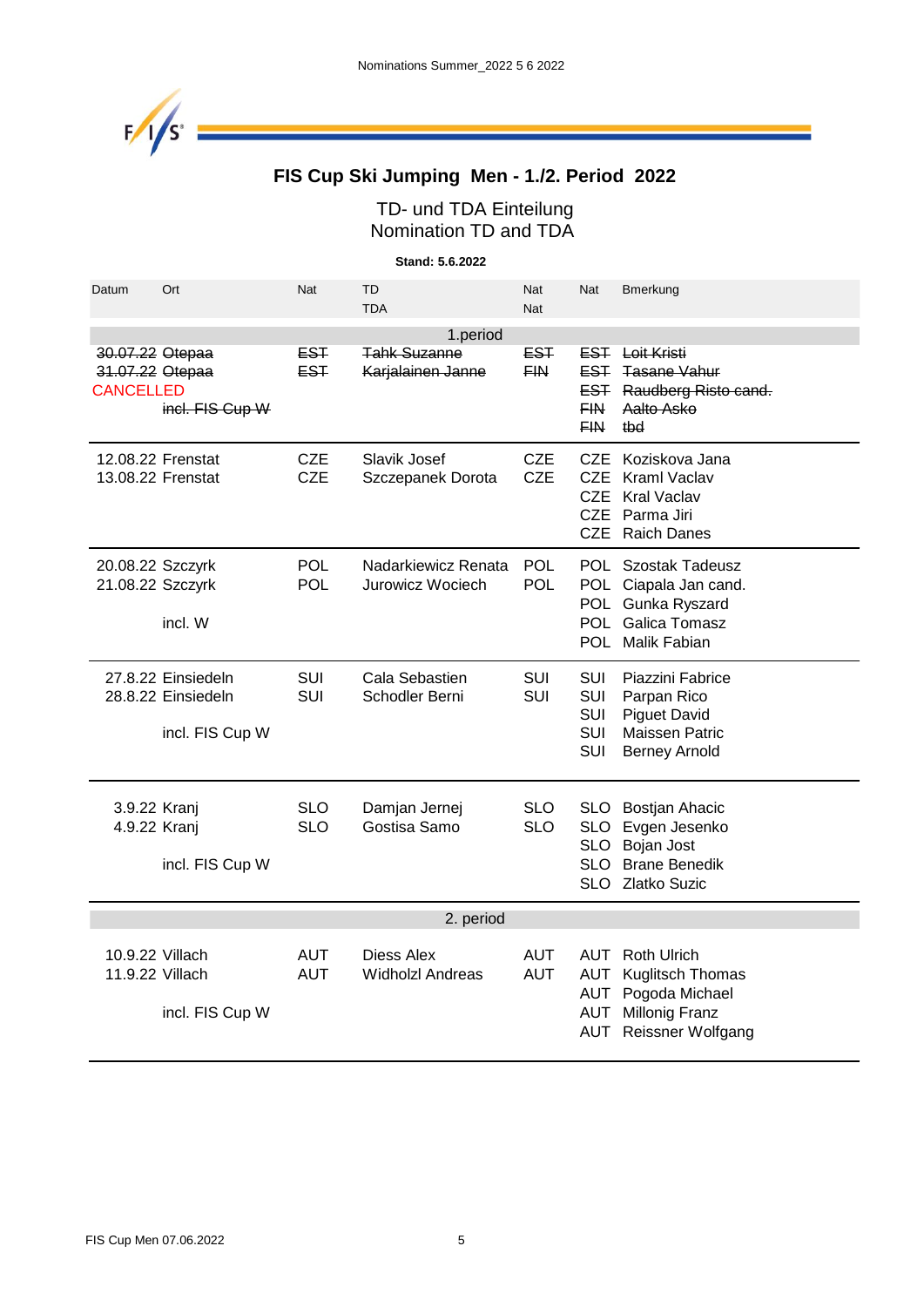| F/1/s                              |                    |                         |                                               |                          |                                                    |                                               |
|------------------------------------|--------------------|-------------------------|-----------------------------------------------|--------------------------|----------------------------------------------------|-----------------------------------------------|
|                                    |                    |                         |                                               |                          |                                                    |                                               |
|                                    |                    |                         | FIS Cup Ski Jumping Women - 1./2. Period 2022 |                          |                                                    |                                               |
|                                    |                    |                         |                                               |                          |                                                    |                                               |
|                                    |                    |                         | TD- und TDA Einteilung                        |                          |                                                    |                                               |
|                                    |                    |                         | Nomination TD and TDA                         |                          |                                                    |                                               |
|                                    |                    |                         | Stand: 5.6.2022                               |                          |                                                    |                                               |
| Datum                              | Ort                | Nat                     | TD<br><b>TDA</b>                              | Nat<br>Nat               | Nat                                                | Bmerkung                                      |
|                                    |                    |                         | 1.period                                      |                          |                                                    |                                               |
| 30.07.22 Otepaa                    |                    | <b>EST</b>              | <b>Tahk Suzanne</b>                           | <b>EST</b>               | <b>EST</b>                                         | Loit Kristi                                   |
| 31.07.22 Otepaa                    |                    | <b>EST</b>              | Karjalainen Janne                             | FIN                      | <b>EST</b>                                         | Tasane Vahur                                  |
|                                    |                    |                         |                                               |                          | <b>EST</b><br>FIN                                  | Raudberg Risto cand.<br><b>Aalto Asko</b>     |
|                                    | incl. FIS Cup M    |                         |                                               |                          | FIN                                                | tbd                                           |
|                                    |                    |                         |                                               |                          |                                                    |                                               |
| 20.08.22 Szczyrk                   |                    | <b>POL</b>              | Nadarkiewicz Renata                           | <b>POL</b>               | <b>POL</b>                                         | Szostak Tadeusz                               |
| 21.08.22 Szczyrk                   |                    | POL                     | Jurowicz Wociech                              | <b>POL</b>               | <b>POL</b>                                         | Ciapala Jan cand.                             |
|                                    | incl. FIS Cup M    |                         |                                               |                          | <b>POL</b><br><b>POL</b>                           | Gunka Ryszard<br>Galica Tomasz                |
|                                    |                    |                         |                                               |                          | <b>POL</b>                                         | Malik Fabian                                  |
|                                    |                    |                         |                                               |                          |                                                    |                                               |
|                                    |                    |                         |                                               |                          |                                                    |                                               |
|                                    | 26.8.22 Einsiedeln | $\overline{\text{SUI}}$ | Cala Sebastien                                | $\overline{\text{SUI}}$  | $\overline{\text{SUI}}$                            | <b>Piazzini Fabrice</b>                       |
|                                    | 27.8.22 Einsiedeln | $\overline{\text{SUI}}$ | <b>Schodler Berni</b>                         | $\overline{\text{SUI}}$  | $\overline{\text{SUI}}$                            | Parpan Rico                                   |
|                                    |                    |                         |                                               |                          | $\overline{\text{SUI}}$                            | <b>Piguet David</b>                           |
|                                    | incl. FIS Cup M    |                         |                                               |                          | $\overline{\text{SUI}}$<br>$\overline{\text{SUI}}$ | <b>Maissen Patric</b>                         |
|                                    |                    |                         |                                               |                          |                                                    | <b>Berney Arnold</b>                          |
|                                    |                    |                         |                                               |                          |                                                    |                                               |
| 3.9.22 Kranj                       |                    | <b>SLO</b>              | Damjan Jernej                                 | <b>SLO</b>               | <b>SLO</b>                                         | <b>Bostjan Ahacic</b>                         |
| 4.9.22 Kranj                       |                    | <b>SLO</b>              | Gostisa Samo                                  | <b>SLO</b>               | $\overline{\text{SLO}}$                            | Evgen Jesenko                                 |
|                                    |                    |                         |                                               |                          | $\overline{\text{SLO}}$                            | <b>Bojan Jost</b>                             |
|                                    | incl. FIS Cup M    |                         |                                               |                          | $\overline{\text{SLO}}$                            | <b>Brane Benedik</b>                          |
|                                    |                    |                         |                                               |                          | <b>SLO</b>                                         | Zlatko Suzic                                  |
|                                    |                    |                         |                                               |                          |                                                    |                                               |
|                                    |                    |                         | 2. period                                     |                          |                                                    |                                               |
|                                    |                    |                         |                                               |                          |                                                    |                                               |
|                                    |                    |                         |                                               |                          |                                                    |                                               |
| 10.9.22 Villach<br>11.9.22 Villach |                    | <b>AUT</b><br>AUT       | <b>Diess Alex</b><br><b>Widholzl Andreas</b>  | <b>AUT</b><br><b>AUT</b> | <b>AUT</b><br><b>AUT</b>                           | <b>Roth Ulrich</b><br><b>Kuglitsch Thomas</b> |
|                                    |                    |                         |                                               |                          | <b>AUT</b>                                         | Pogoda Michael                                |
|                                    | incl. FIS Cup M    |                         |                                               |                          | <b>AUT</b>                                         | <b>Millonig Franz</b>                         |
|                                    |                    |                         |                                               |                          | <b>AUT</b>                                         | Reissner Wolfgang                             |
|                                    |                    |                         |                                               |                          |                                                    |                                               |